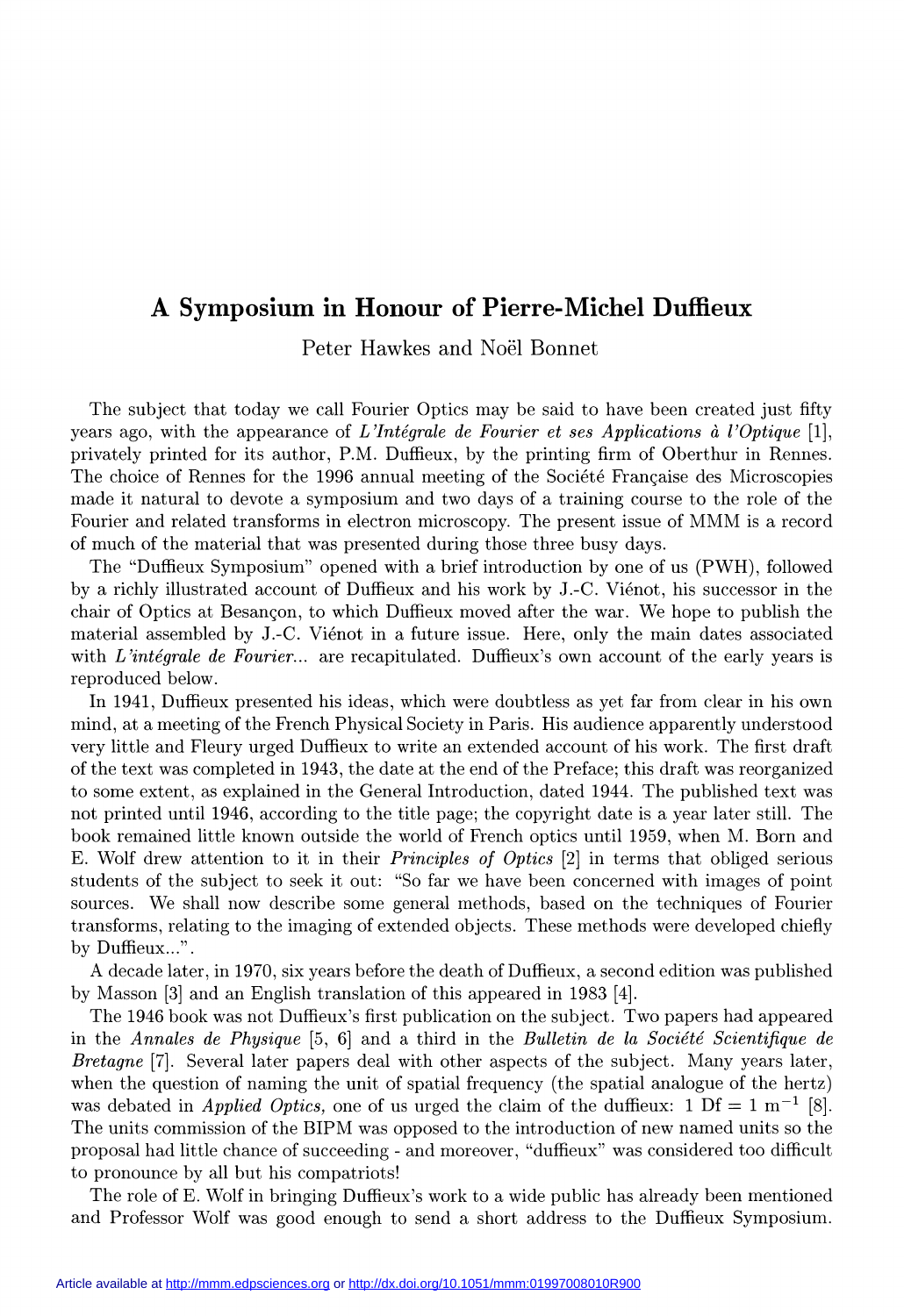This is reproduced below, together with an autobiographical text written by Duffieux himself for the Conference "Applications de l'Holographie" held in Besançon in 1970.

The role of the Fourier transform is not, however, confined to image formation; it is also an indispensable tool in image post-processing, whether the techniques employed be analogue or digital. With the aid of the Fourier transform we try to simulate a kind of "reverse path", cancelling some at least of the unwelcome features of the image-forming process along the way with a view to restoring the image function. Several lectures and communications were devoted to this image processing aspect of the transform.

Finally, we draw attention to the fact that the transforms that are proving useful in imagery are not static; new transforms arrive, often leading to new ways of thinking of the familiar ones. The evolution of these transforms was addressed in the final paper, by one of us.

The topics examined in this special issue of MMM thus span many différent themes: nearfield microscopy (D. Barchiesi), the properties of image digitizers (P. Bron, J.P. Rolland and D. Thomas), thermal imagery (F. Depasse, N. Trannoy and P. Grossel), the Lippmann process for colour image recording (A. Marraud and J.M Fournier), the role of phase in electron image interpretation (M. Hÿtch), the obsolescence of the Fourier transform (N. Bonnet and P. Vautrot) and the evolution of Fourier optics (P.W. Hawkes).

Although we do not claim that these contributions represent all the domains of application of the Fourier and related transforms in optics, we hope that they are sufficiently diverse to justify the issue and we trust that it will help to keep alive the memory of P.-M. Duffieux and the flash of genius that led to his brilliant discovery of Fourier Optics.

#### References

- [1] Duffieux P.-M., L'Intégrale de Fourier et ses Applications à l'Optique (privately published, 1946) .
- [2] Born M. and Wolf E., Principles of Optics (Pergamon, Oxford, 1959).
- [3] Duffieux P.-M., L'Intégrale de Fourier et ses Applications à l'Optique (Masson, Paris, 1970).
- [4] Duffieux P.M., The Fourier Transform and its Applications to Optics (Wiley, New York and Chichester, 1983).
- [5] Duffieux P.-M., Ann. Phys. 14 (1940) 302.
- [6] Duffieux P.-M., Ann. Phys. 17 (1942) 209.
- [7] Duffieux P.-M., Bull. Soc. Sci. Bretagne 17 (1940) 107.
- [8] Hawkes P.W., Appl. Opt. 12 (1973) 2537.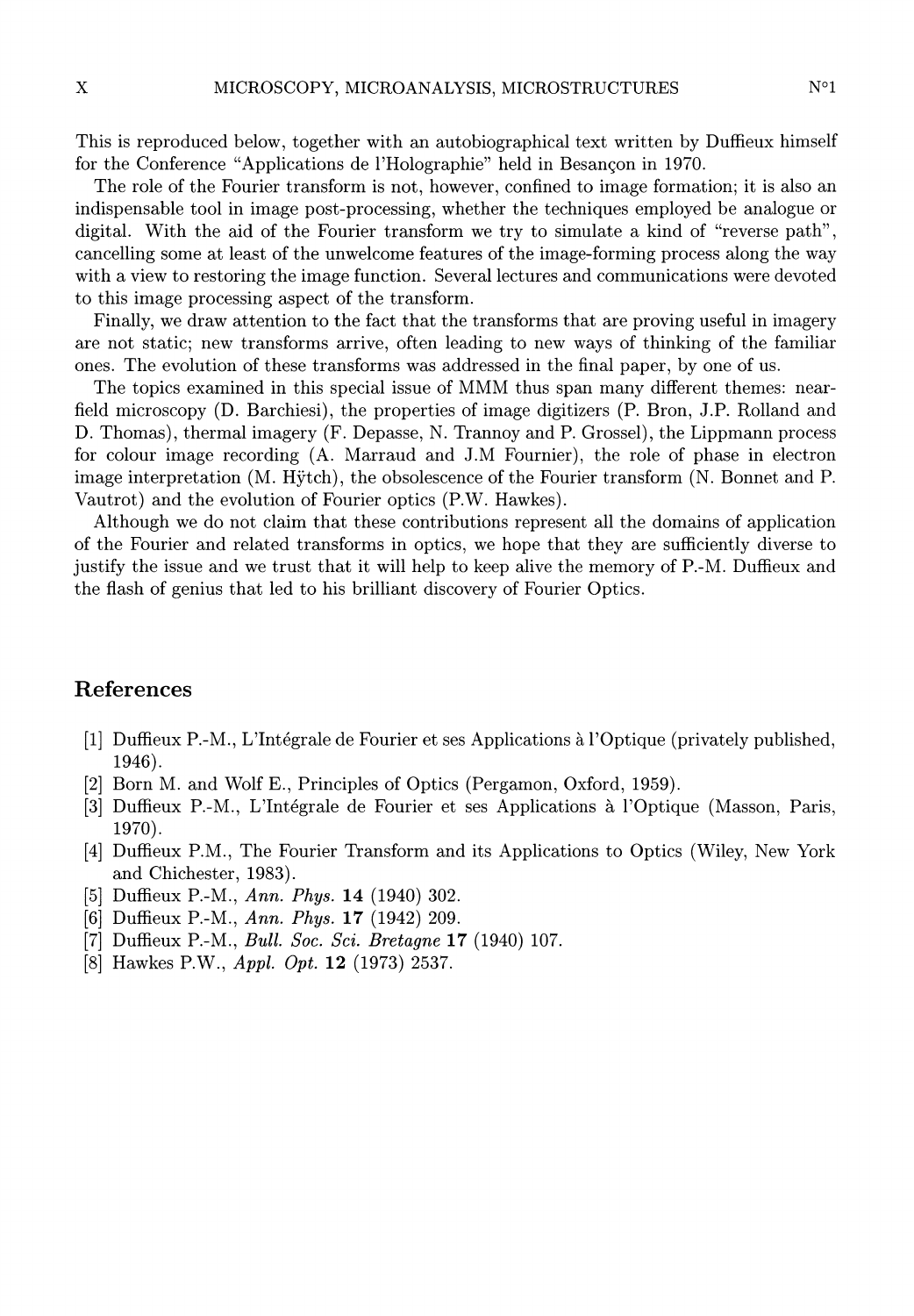## Appendix 1

### Comment j'ai pris contact avec la transformation de Fourier  $(1)$

P. Michel Duffieux (Université de Besançon, Faculté des Sciences, la Bouloie)

J'avais un peu étudié la transformation de Fourier à Bordeaux, pendant le premier trimestre de l'année scolaire 1918-1919, au cours d'Analyse Supérieure du Professeur Cousin, à la demande de mon chef militaire, le Professeur Henri Bénard. Celui-ci me fit appliquer les en régime variable. Ce fut ma première publication scientifique. J'y parlais de Fourier : j'étais visiblement prédestiné, mais quand je le retrouvais 15 ans plus tard, je l'avais complètement oublié. Je fus obligé d'aller préparer l'agrégation à Paris, en octobre 1919 : Bénart [sic] fut nommé à Paris au P.C.B. et à partir d'octobre 1920 je fis de l'Optique à Marseille puis à partir de 1927 à Rennes. Là Fabry m'obtint suffisamment de crédits pour monter le meilleur matériel interférentiel à ondes multiples. Celui dont j'avais eu l'usage à Marseille était instable, les lames petites et de qualité médiocre. En Angleterre, en Allemagne, en France on ne me promettait que des plans à  $\lambda/5$ , exceptionnellement  $\lambda/10$ . Steibelt, qui venait de quitter Jobin, me promit du  $\lambda/20$ . En taillant les lames dans du quartz excellent, avec un anneau de garde pour éviter la doucine des bords, il me fit un couple au  $1/40^e$  de frange, un second au  $1/20^e$  de frange, un troisième de qualité internationale qu'il me promit de retoucher. J'avais mis au point une méthode d'établissement de la topographie des lames d'air au 200e de frange dès le début du travail; cette topographie était très compliquée.

Je dus abandonner la suite : en Hollande Ostwald monta une équipe d'un genre tout à fait moderne. Il rassembla une vingtaine de spécialistes, compétents, actifs et coopératifs comme on sait l'être en Hollande. En France... et en province, il fallait renoncer.

Rassurez-vous mon matériel de Rennes était encore bon quand mon élève et successeur Jean Viénot entama ses recherches sur le laser. Mais pour moi, les interférences, c'était fini. Mais en 1934 Fabry m'avait dit : "Ostwald utilise la formule de Van Cittert pour les corrections des défauts de planéité de ses lames d'interféromètre. Je l'ai essayée jadis, elle ne vaut rien". Elle consistait à remplacer le cosinus de la formule des franges:

$$
I(x) = \frac{1-r}{1-2r\cos x + r^2}
$$

par l'approximation classique

$$
\cos x = 1 - \frac{x^2}{2}
$$

La période des franges s'étend de  $-\pi$  à  $+\pi$ , le maximum, "la frange", est centré sur  $x = 0$  et la formule ainsi corrigée est utilisable sur 30° ou 40° autour du maximum. "Cherchez quelque chose qui fasse intervenir toute la période", ajouta Fabry. Je lui garde, pour cette remarque, une reconnaissance et une estime que rien de ce qui nous a séparés depuis n'a pu éteindre.

Il me disait cela au début de 1934. Aux grandes vacances, heureusement assez longues en ce temps-là pour que l'on puisse travailler, aussi bien professeurs et chercheurs qu'élèves, je me mis à l'œuvre. C'était difficile et je commençais par les aberrations des franges de deux ondes du Michelson. Au milieu de novembre, après les examens bretons, qui duraient, j'ai envoyé une note avec deux équations l'une en sinus, l'autre en cosinus, donnant : la première la condition

 $<sup>(1)</sup>$  Reproduced by courtesy of M. Goedgebuhr, the present director of the Laboratoire P.M. Duffieux</sup> in Besançon.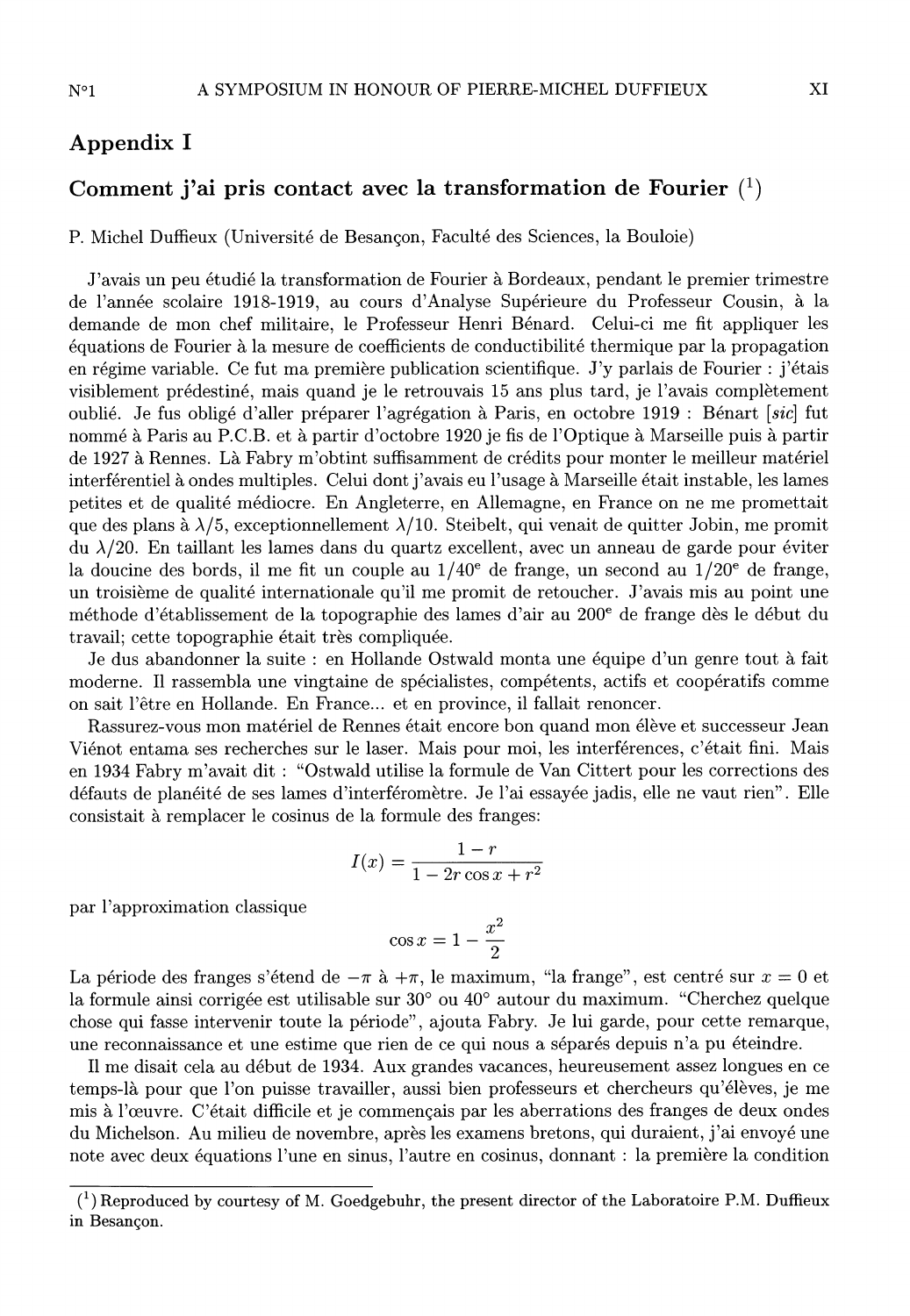de parallélisme optimum, l'autre la position des plans parfaits que l'on pouvait substituer aux

surfaces réelles, avec toutes les corrections accessoires désirables. Le surlendemain matin, Fabry me téléphona à Rennes : "Qu'est-ce que c'est que ces équations ? ; ;où les avez-vous trouvées ? Je ne les comprends pas et aucun des opticiens que je connais n'en voudra. Trouvez autre chose, mais ça non ; ça ne passera jamais à la Revue d'Optique" .

J'allais dans mon amphithéâtre vide, qui avait un long tableau noir et 36 places assises pour 70 P.C.N. habituels ; les autres s'asseyaient, les jambes pendantes, sur la galerie haute qui courrait sur trois côtés et servait au garçon à ouvrir et fermer mes six fenêtres. J'écrivis mes deux équations sur le tableau, je m'assis en face et je les regardai. Dieudonné vint me voir pour raisons de service. "Qu'est-ce que vous faites de ces équations ? Je m'en suis servi pour étudier les aberrations des franges du Michelson et Fabry me demande où je les ai trouvées et qu'est-ce que c'est. Mais ce sont les équations de la transformation de Fourier, série, et réduites au premier terme !". C'était vrai, et à travers 15 ans d'abandon je revis le cours de Cousin de 1918. Je pardonne à Dieudonné son mépris pour Euclide et son cri de guerre nicéen : "Mort au triangle" .

J'eus en janvier un troisième secours. Je m'étais remis à Fourier. Dieudonné m'avait vu en première vitesse et fait passer en seconde, mais en janvier suivant une visite presque banale me mit définitivement en 4<sup>e</sup> et je n'eus plus qu'à m'occuper moi-même de l'accélérateur.

Un matin où j'étais très libre, je reçus un ingénieur de l'Institut d'Optique qui représentait la maison Mader-Ott. Il me montra des appareils de mathématiques et les catalogues de la maison Mader. Je lui pris tout de suite un très beau planimètre d'Amsler. Il me proposa un dispositif nouveau qui en faisait un analyseur harmonique, plus lent que le Corradi, mais beaucoup moins cher et en réalité plus rapide quand on ne demandait que les premiers harmoniques. Tandis qu'il montait les deux appareils, je feuilletais la notice qu'il m'avait ouverte et j'eus tout de suite une révélation hallucinante. Il y avait sur le catalogue la série type de Fourier :

$$
F(x) = \frac{a_0}{2} + a_1 \cos 2\pi \frac{x}{p} + a_2 \cos 2\pi \frac{2x}{p} + \dots
$$

Mais je lui substituais la série bien connue que je venais d'enseigner à mes élèves de licence et que je regardais depuis 2 mois :

$$
I(x) = \frac{1}{2} + r \cos 2\pi \frac{x}{p} + r^2 \cos 2\pi \frac{2x}{p} + \dots
$$

Ce mélange des deux séries ne me troubla pas et je me dis : "Si tu multiplies tous les  $r^n$  par le  $a_n$ , tu pourras représenter par cette série toutes les déformations de franges que tu voudras ; la relation entre  $F(x)$  et  $I(x)$  est une question de mathématiques pures".

J'achetais immédiatement l'analyseur avec toutes ses roues dentées ; nous fîmes les factures en trois exemplaires dont un sur timbre et le représentant de Mader-Ott (Bavière), qui rentrait à Paris eut l'obligeance de me laisser l'analyseur tout monté sur la table. Il est actuellement à Besançon aux travaux pratiques du certificat de licence.

Quant au catalogue décisif de 1935, je l'ai demandé récemment à M. Bulabois qui a eu longtemps la conduite des travaux pratiques. Il l'avait mis de côté, en ayant fait venir d'autres. Comme je regardais la page de couverture assez sale, mais pas trop, il me dit : "Il a beaucoup servi". C'est ce que je désirais.

J'ai écrit en 1963 dans l'Education Nationale : "Il y a eu deux parts dans ma vie : j'ai d'abord cherché ma voie, puis un jour, comme cela, brusquement, je l'ai trouvée. J'ai eu quelques secondes pour choisir, j'ai choisi et depuis cet instant-là, je travaille toujours dans la même direction". C'est à la lecture de ce catalogue que je faisais allusion.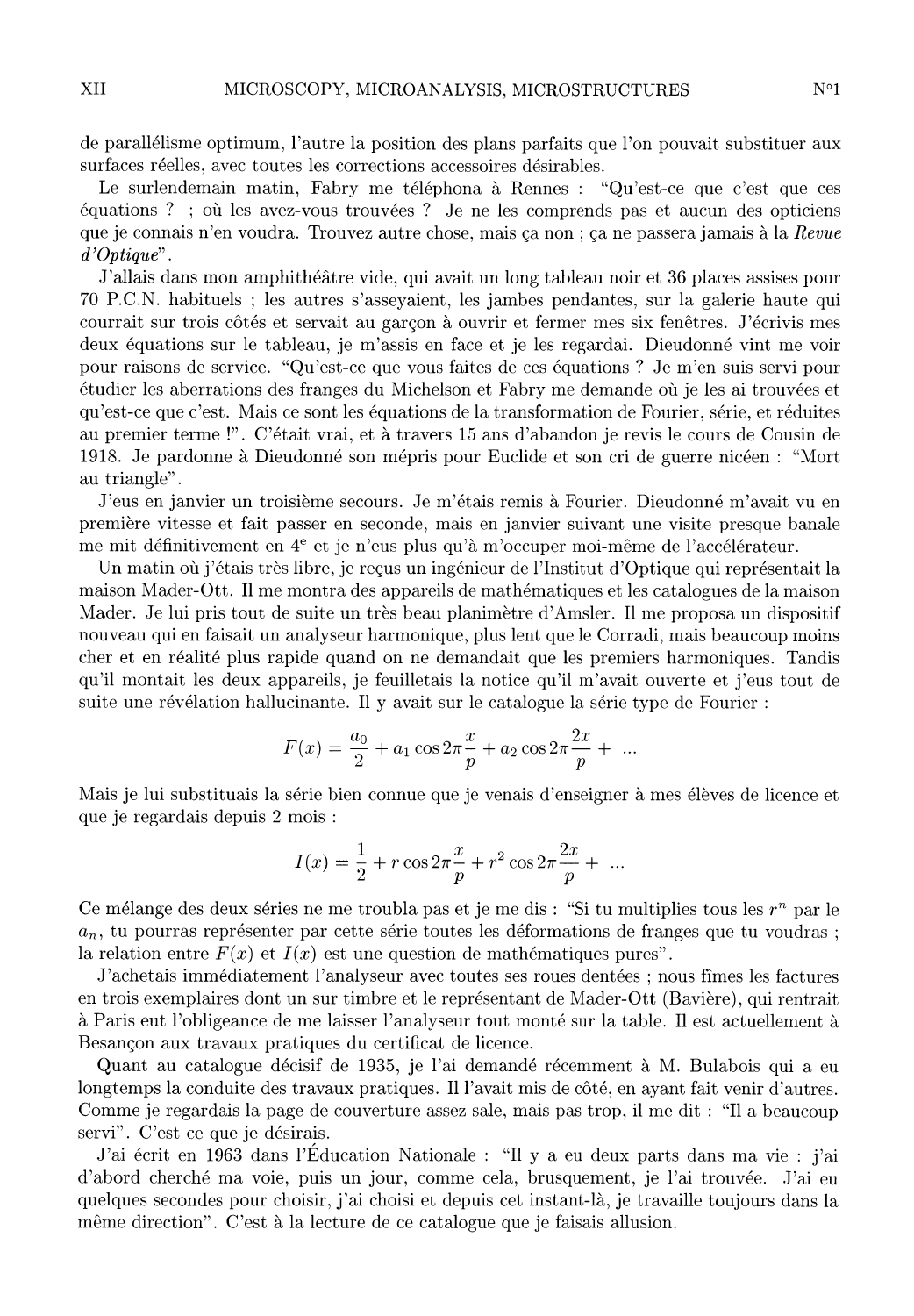Les  $a_n$  constituent une fonction ponctuée  $f_0(u)$ , u étant la fréquence courante et les  $r^n$  une autre fonction ponctuée que je désigne par  $i_0(u)$ . Je connaissais donc la deuxième équation de la convolution

$$
f_0(u) \cdot i_0(u) = f'_0(u),
$$

mais je n'avais aucune idée de la première

$$
F(x) \times I(x) = f'(x)
$$

J'avais trop peu l'habitude de ce type de calcul pour me tirer vite d'affaire. J'étais d'autre part engagé dans des travaux de spectroscopie avec mon collaborateur Léon Grillet. Je fis donc beaucoup de courbes, d'intégrations graphiques et mécaniques, mais deux ans après j'avais compris. Un an de plus pour trouver la fonction  $I(x)$  des franges en ondes multiples et en 1938 j'envoyais, sur sa demande, à M. Guadet, Directeur de la Revue d'Optique, un article qu'il publia. J'avais mis sur le marché la dissipation homogène ; devenue depuis la convolution, qui est un nom beaucoup plus joli et qui fait penser aux liserons de l'été.

Mais je dus cesser toute relation avec Charles Fabry. Il me restait heureusement Aimé Cotton qui me suivait depuis l'Ecole Normale.

La dissipation homogène m'ouvrait directement le rôle de la diffraction dans les images. Je commençais naturellement par les images incohérentes, ou plutôt d'objets incohérents. M. Uffel, jeune candidat à Polytechnique, auquel son père, mobilisé à Rennes pendant la "drôle de guerre", m'avait demandé de donner du travail, m'analysa et dessina les transformées de Fourier des figures de diffraction de la fente et de l'ouverture circulaire. Ces spectres étaient visiblement limités. En 1941, A. Cotton me pria d'exposer ces résultats dans une réunion de la Société de Physique, Place St-Germain des Prés. Personne ne me demanda d'explication, personne ne me discuta. On me laissait tomber.

Mais après la séance, devant des demis, à la brasserie qui est en face des Deux Magots, Fleury et Darmois qui connaissaient les pensées générales m'expliquèrent. Le silence était dû au fait que personne n'avait rien compris ; les opticiens n'avaient qu'une vague idée de Fourier et de ses mathématiques ; on ne les enseignait pas en certificat de licence. Fleury, qui comptait bien prendre la succession de Fabry à la direction de l'Institut d'Optique me demanda d'écrire pour ses ingénieurs un exposé des théories de Fourier utiles à l'Optique.

Ce qui, dans tous les travaux, tous les aperçus que j'eus avant 1944 sur les prolongements optiques de la transformation de Fourier, parut en 46 dans un ouvrage intitulé, en imitation de Norbert Wiener "L'intégrale de Fourier et ses applications à l'Optique". Des parties qui n'avaient pu être incorporées faute d'argent et de papier, parurent en 1945-46 dans les Annales de Physique.

Cotton m'avait dit, en me donnant son opinion sur le manuscrit : en France vous mettrez dix ans pour réussir... à condition que vous reveniez d'Angleterre. M. Maréchal devança, très seul, les dix années prévues, mais enfin j'abandonne la suite de cette histoire au japonais Kubota, à l'australien Steel, aux suédois Ingelstam et Djurle, à l'américain Stroke, à l'anglais H.H. Hopkins qui me ramena ostensiblement en France et m'enleva Jean Viénot pour deux ans afin qu'il le prenne mieux sur place.